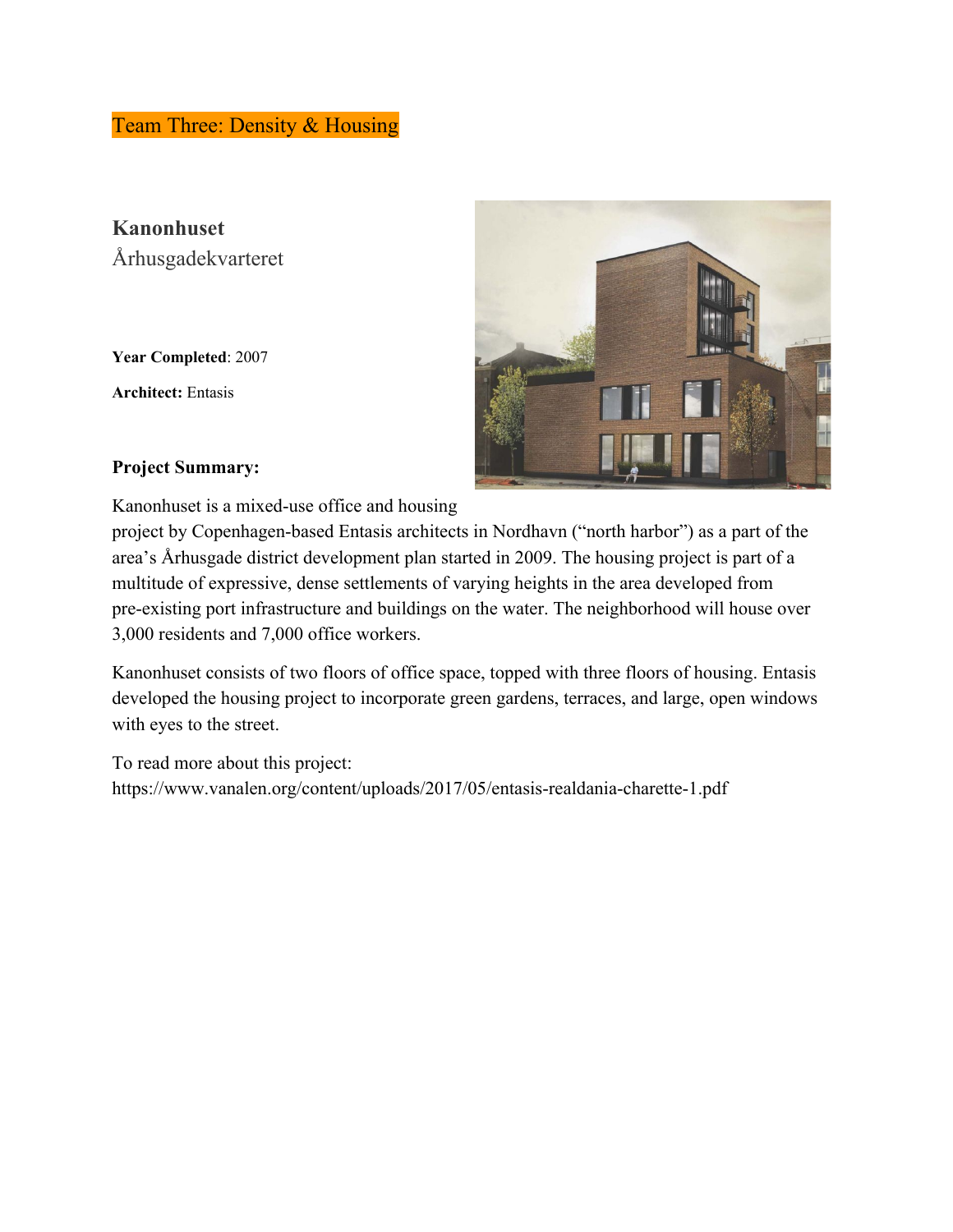## Team Three: Density & Housing

**Group Leader:** Christian Cold, entasis **Volunteer:** Vicky Mo

## **Team Members**:

Jack Renteria (3XN)\* Alfredo Caraballo (Allies & Morrison) Nat Oppenheimer (Silman) Daniel Maldonado (Skanska) **Jennifer Marmon (Platform for Architecture + Research)** Carol Bueno (Triptyque) Stefan Blach (Studio Libeskind) Mikkel Kragh, University of Southern Denmark Regitze Marianne Hess, International Federation for Housing & Planning Susanne Dyrbøl, ROCKWOOL Group Christian Jølck, ROCKWOOL Nordics

# **Mode of Transportation: Train (E)**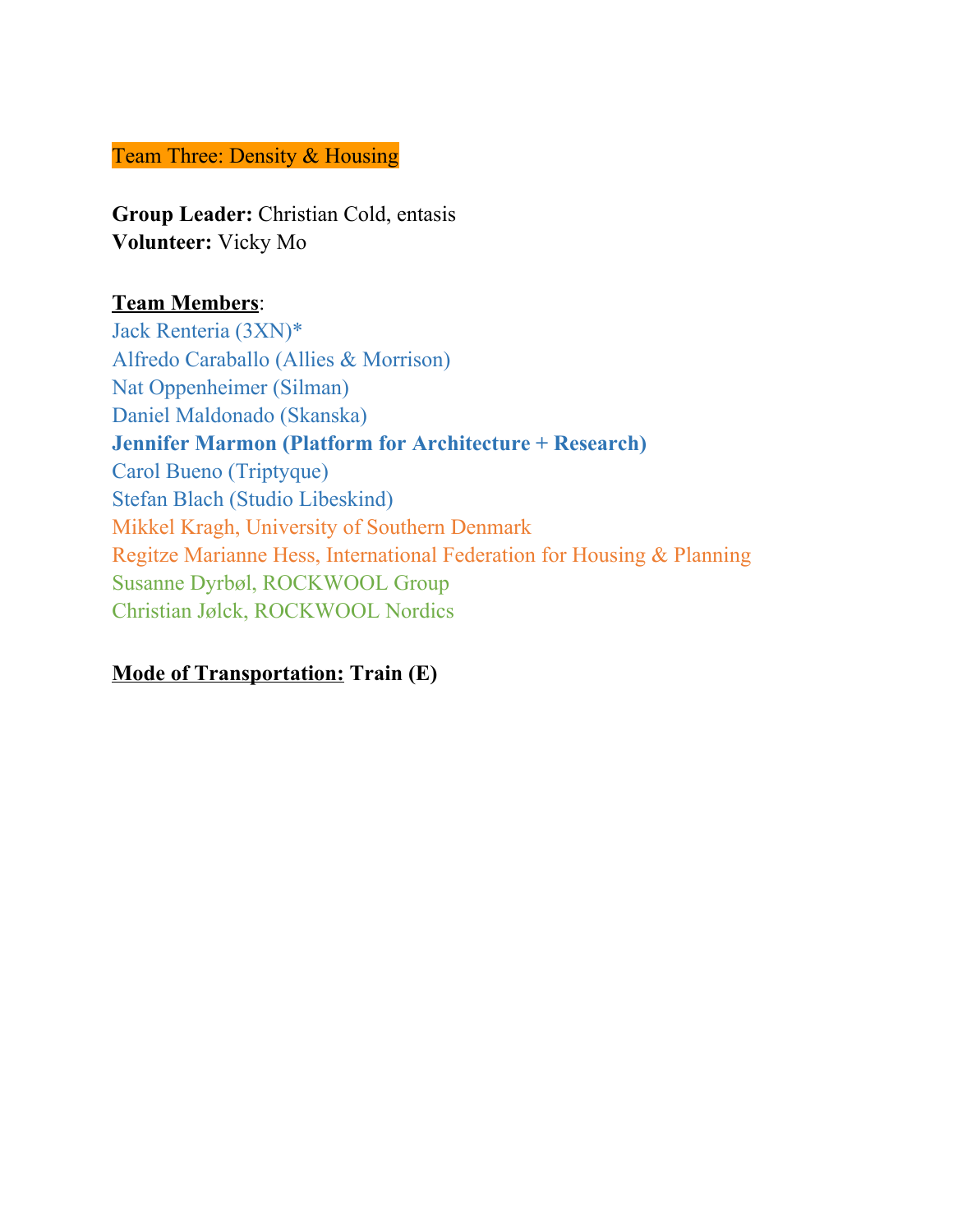## Team Three: Density & Housing

### **Prompts: Site Visit**

15 MN Christian presents the space, explains the project

30 MN Team walks around the site, and answers the following questions:

How is density accommodated differently for the commercial built spaces of Århusgadekvarteret and for the residential?

What unique design elements invite residents to interact with one another within this housing development? (Write or sketch)

Who is the Kanonhuset made for? What design elements give clues to the intended demographic for its use? (Write or sketch)

When do you think the streets and roads around Kanonhuset would be the busiest? The quietest? How might these times affect the density of the neighborhood generally?

Where in the design of the housing complex is the evidence of user input? Where have users personalized their experience of the building in a way the designers maybe didn't plan they would?

Where at the housing site do you see the project:

a) Alleviating some of the stresses of density in the surrounding neighborhood?

b) Providing opportunities for increased density in the surrounding neighborhood?

· How does the density of the surrounding neighborhood affect safety concerns at Kanonhuset, if at all?

· How/Does the building engage its surrounding community?

What elements of this building could you apply to housing sites in other parts of the world, and what elements are reacting to unique issues for the time and place of this project?

### **Prompt: Afternoon Session**

As a group, pick either:

1) A new development project that includes housing in another city in Europe

2) Another development project in Copenhagen

The park must be in a city that most team members know and have visited.

As a group, think of a city in Europe, but outside of Copenhagen, with dense, bustling commercial and public spaces. Consider how you would enhance or integrate an inclusive, mixed-use housing project into that space. Your project would be built in 2060. Consider the new culture, politics, and development world of this other country set in the future, and how the design elements from Kanonhuset would need to adapt for these audiences. As a team, write a 200-word abstract and create a vivid sketch of your project idea. Your housing project must:

Accommodate a multigenerational, diverse, dense population of people